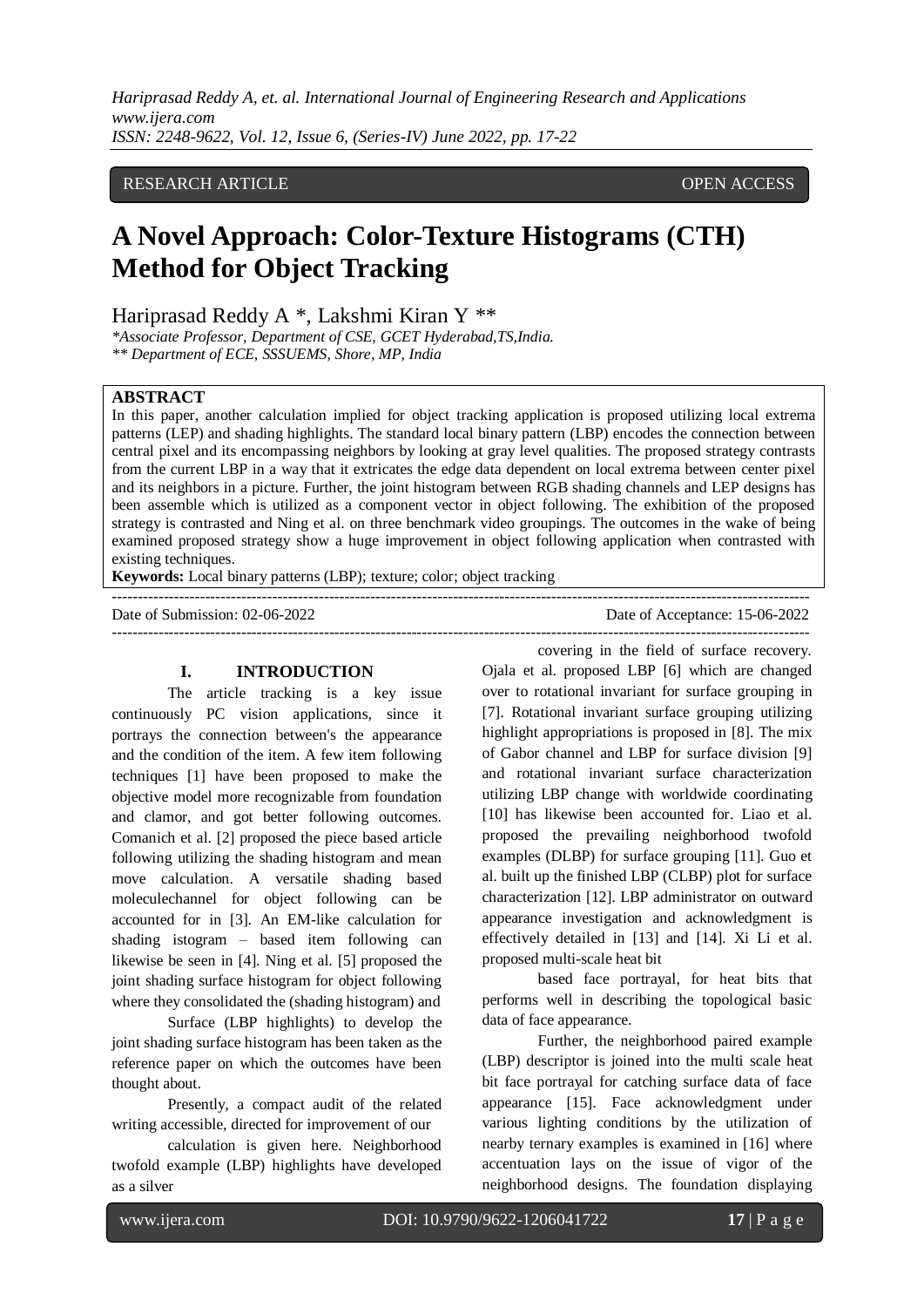and recognition utilizing LBP, broadened LBP for shape limitation and LBP for intrigue locale depiction has been accounted for in [17], [18] and [19] individually. Zhao et al. proposed the nearby spatiotemporal descriptors utilizing LBP to speak to and perceive spoken detached expressions dependent on visual information [20].

Spatiotemporal nearby double examples removed from mouth locales are utilized for portraying secluded expression successions. Unay et al. proposed the neighborhood structure-based area of-intrigue recovery in mind MR pictures [21]. Yao and Chen proposed the nearby edge designs (LEP)

for surface recovery [22] where LEP esteem is processed utilizing an edge got by applying the Sobeledge identifier to power dark level and afterward LEP highlight are separated to depict the spatial structure of the neighborhood surface as indicated by the association of the edge pixels in an area.

The principle commitments of this work are summed up as follows:

1. The neighborhood extrema design (LEP) is proposed as opposed to LBP. This LEP contrasts from the current LBP in a way that it extricates the edge data dependent on nearby extrema between focus pixel and its neighbors.

2. The execution of the proposed strategy is tried on three benchmark video groupings for object tracking application.

The paper is organized as follows: In segment 1, a short audit of article following and related work is given.

2. presents a compact survey of nearby example administrator.

The proposed framework system is outlined in Section 3.

Trial results and conversations are given in segment 4. In light of above work, ends are determined in area 5.

# **II. LOCAL PATTERNS**

#### **Local Binary Patterns (LBPs):**

The LBP operator was introduced by Ojala et al. [6] for texture classification. Success in terms of speed (no need to tune any parameters) and performance is reported in many research areas such as texture classification [6]–[8], face recognition [13, 14], object tracking [5], bio-medical image retrieval [23,24] and finger print recognition. Given a center pixel in the 3×3 pattern, LBP value is computed by comparing its gray scale value with its neighborhoods based on Eq.

(1) and Eq. (2):

$$
LBP_{P,R} = \sum_{i=1}^{P} 2^{(i-1)} \times f(I(g_i) - I(g_c))
$$
  

$$
f(x) = \begin{cases} 1 & x \ge 0 \\ 0 & else \end{cases}
$$
 (1)

Where I(gc) denotes the gray value of center pixel, I(gi) represents the gray value of its neighbors of

center pixel, P stands for the number of neighbors and R is the radius of the neighborhood.

Fig. 1 shows an example of obtaining an LBP from a given 3×3 pattern. The histograms of these

patterns contain the information on the distribution of edges in an image.

| Example        |                |                | <b>Binary Pattern</b> |            |            |  | Weights |    |                                      |  | LBP value |     |  |
|----------------|----------------|----------------|-----------------------|------------|------------|--|---------|----|--------------------------------------|--|-----------|-----|--|
| $\overline{6}$ |                | $\overline{2}$ |                       | $\ddot{0}$ | $\ddot{0}$ |  | 8       |    | 2                                    |  |           |     |  |
| $\overline{7}$ | $\overline{6}$ |                |                       |            | $\bf{0}$   |  | 16      |    |                                      |  |           | 248 |  |
| $\overline{9}$ | 8              | ٠              |                       |            |            |  | 32      | 64 | 128                                  |  |           |     |  |
|                |                |                |                       |            |            |  |         |    | $LBP = 8 + 16 + 32 + 64 + 128 = 248$ |  |           |     |  |

Fig. 1. Calculation of LBP

#### **Local Extrema Patterns (LEPs):**

The idea of LBP proposed in [6] has been adopted to define local extrema patterns (LEP). LEP describes the spatial structure of the local texture using the local extrema of center gray pixel gc .

Given a center pixel in the  $3\times3$  pattern, LEP value is computed by comparing its gray scale value with its neighborhoods in 0º, 45º, 90º, and 135º directions as shown below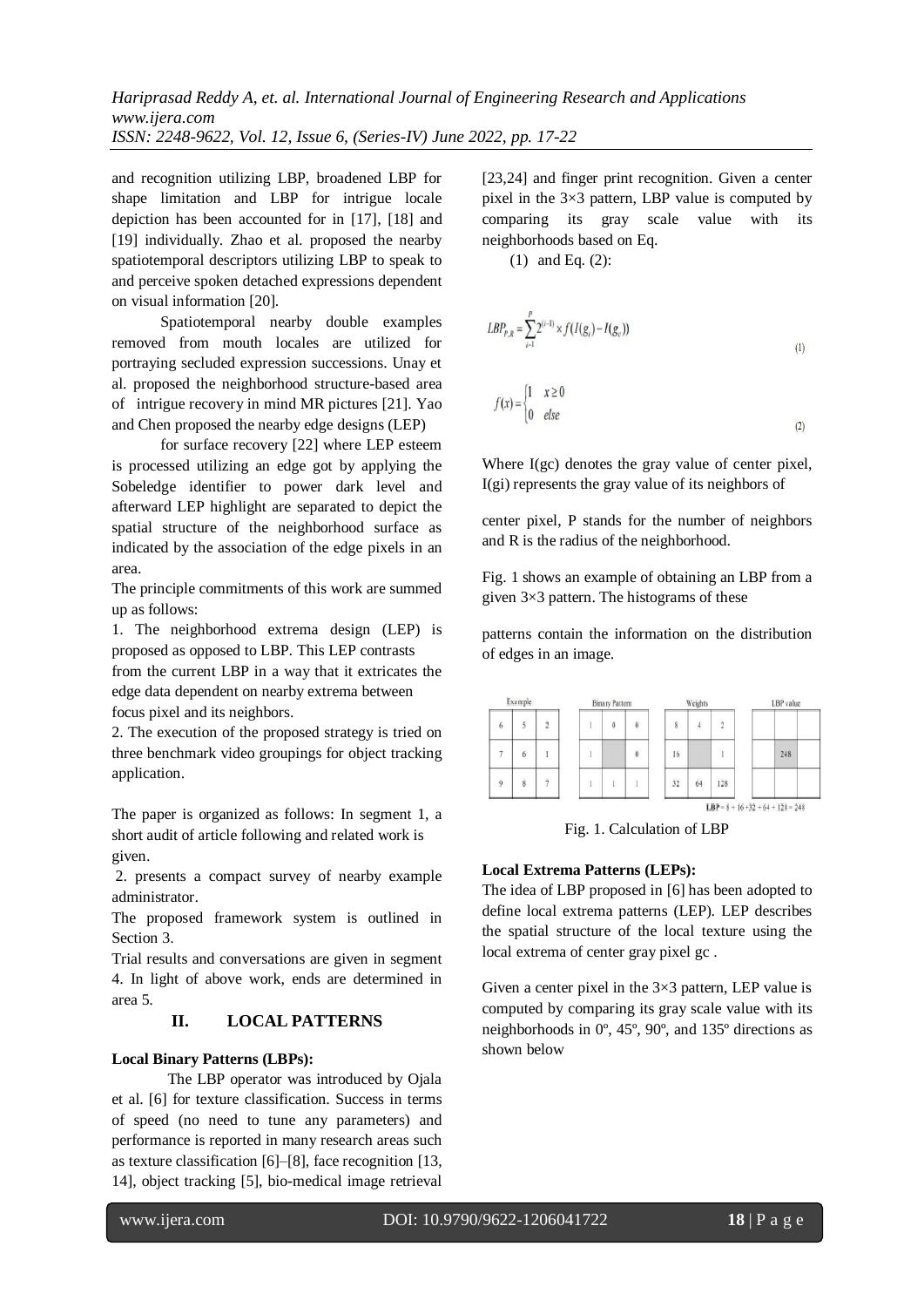$(3)$ 

 $(6)$ 

*ISSN: 2248-9622, Vol. 12, Issue 6, (Series-IV) June 2022, pp. 17-22*

 $I'(g_i) = I(g_c) - I(g_i); \quad i = 1, 2, \dots, 8$ 

 $\hat{I}_{a}(g_{c}) = f(I^{'}(g_{i}), I^{'}(g_{i+4}))$ ;  $j = (1 + \alpha/45)$   $\forall \alpha = 0^{\circ}, 45^{\circ}, 90^{\circ}, 135^{\circ}$  $(4)$ 

$$
f(I'(g_j), I'(g_{j+4})) = \begin{cases} 1 & I'(g_j) \times I'(g_{j+4}) \ge 0 \\ 0 & else \end{cases}
$$
 (5)

The LEP is defined as follows

The local extremas are obtained by Eq. (4).

$$
LEP(I(g_c)) = \sum_{\alpha} 2^{((\alpha/45)-1)} \times \hat{J}_{\alpha}(g_c); \forall \alpha = 0^{\circ}, 45^{\circ}, 90^{\circ}, 135^{\circ}
$$

The detailed representation of LEP can be seen in Fig. 2. Eventually, the given image is converted to

LEP image with values ranging from 0 to 15. Rotational Inverient LEP The calculated LEP values in Eq. (6) are not rotational invariant. Further, the rotational invariant LEP is obtained by rotating the pattern based on maximum magnitude value of bit in that pattern. The magnitude of bit in the pattern is calculated by adding the absolute values in the direction of that bit (see in Fig. 2).

The DLEP computation for a center pixel marked with red color has been illustrated in Fig. 2. When the local difference between the center pixel and its eight neighbors are calculated as shown in Fig. 2 are obtained. Further, these differences are utilized to obtain LEP and rotational invariant LEP patterns.



Fig. 2: Example of obtaining LEP for the 3×3 pattern

# III. **PROPOSED SYSTEM FAMEWORK**

Ning et al. [5] proposed the object tracking approach by using joint color-texture histogram features and mean shift algorithm. The LBP scheme is used to represent the target texture feature and then a joint color-texture histogram method for a more distinctive and effective target representation is derived. The major uniform LBP pattern identifies the key points in the target region thereby forming a mask for joint color-texture feature selection. Proposed method utilizes the LEP texture features in place of LBP for joint color-texture histogram based object tracking.

RGB channels and the LEP patterns jointly represent the target and are embedded into the mean shift tracking framework. The color and texture distribution of the target region is given by the feature vector of  $8\times8\times8\times16$  where the first three dimensions (i.e.  $8 \times 8 \times 8$ ) represents the quantized bins of color channels while the fourth dimension (i.e. 16) is the bin of the LEP texture patterns as shown by Eq. (15) present in Ning et al [5]. Details about target representation, mean shift tracking algorithm and joint color-texture histogram calculation are also available.

The algorithm of the proposed technique is presented below:

Algorithm:

Input: Video; Output: Tracking results

Load the video and select the article for following

1. Calculate the neighborhood extrema designs from article and video arrangement.

2. Quantize the RGB shading channels of article and video succession.

3. Construct the joint histogram among LEP and RGB shading channels for article and video succession.

4. Give the contribution to the mean move following calculation.

5. Track the item in the current video succession and go to the following video arrangement.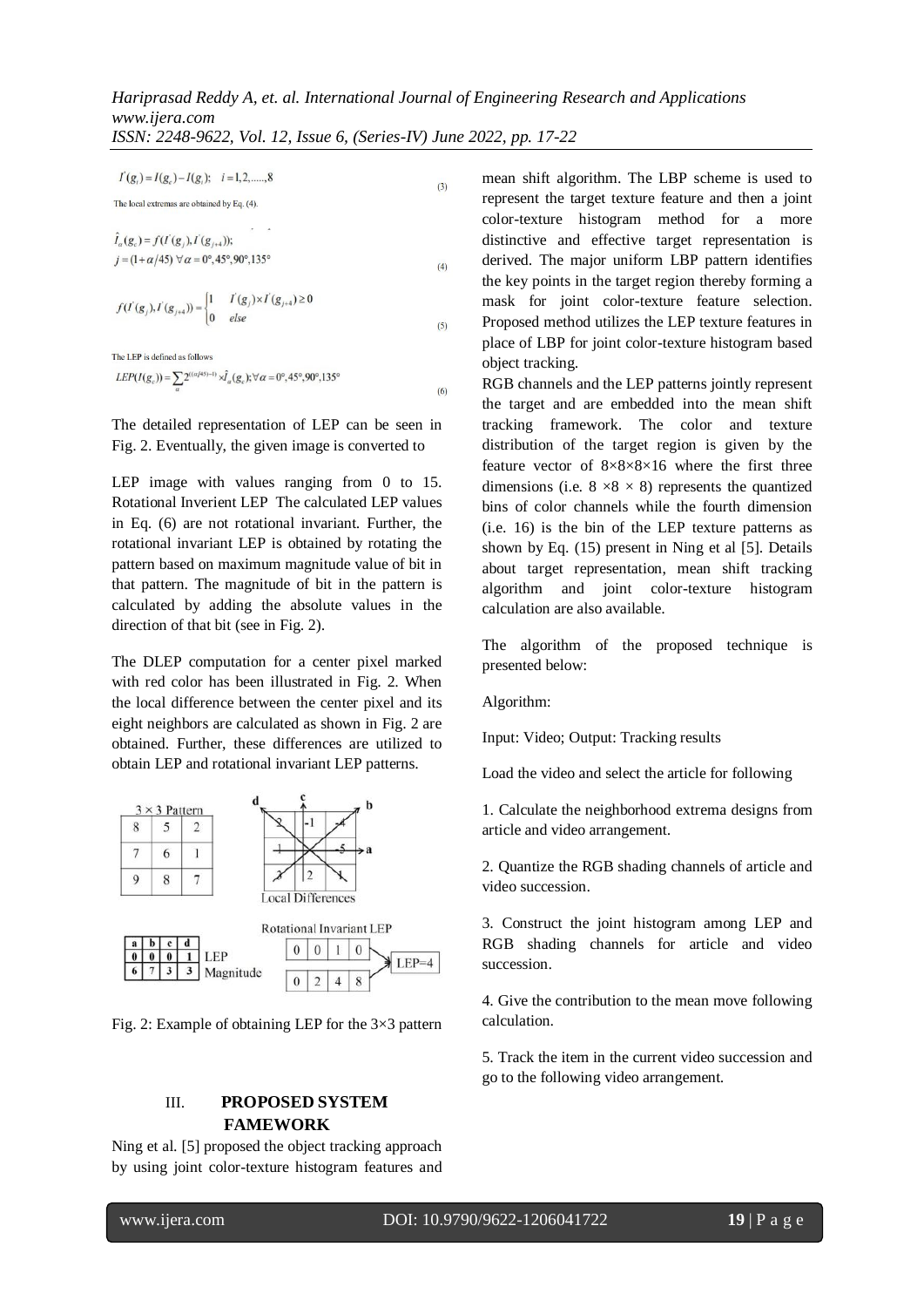*Hariprasad Reddy A, et. al. International Journal of Engineering Research and Applications www.ijera.com ISSN: 2248-9622, Vol. 12, Issue 6, (Series-IV) June 2022, pp. 17-22*



Frame95 Frame 120 (b) Frame 183 Frame 201

Fig. 3: Tracking results of crossing cars sequence by the target representation models (a) Ning et al (LBP) [5] and (b) proposed method (LEP). Frame 1, 20, 60, 80, 95, 120, 183 and 201 are displayed.

#### **IV EXPERIMENTAL RESULTS AND DISCUSSIONS**

The cycle involves three tests. It is to be referenced that the outcomes are being contrasted and the technique embraced in Ning et al. [5] for all the three tests where the article following methodology is accomplished by utilizing joint shading surface histogram highlights and mean move calculation.

An essential test is directed on a video succession of intersection vehicles with 201 edges of spatial goal 640×480. The following objective being the moving vehicle set apart with red box is appeared in Fig. 3. The exhibition of vehicle following utilizing past technique can be seen in Fig. 3 (a) where the necessary item is all around followed before sixtieth edge remembering just a single vehicle is moving.

At sixtieth edge strategy referenced it neglects to follow the necessary article (vehicle) when two vehicles are crossing one another however the proposed following methodology is the victor for the past casings and furthermore from 60 to 201 edges (Fig. 3 (b)). Auxiliary test is viably led on a video arrangement of vehicle race with 116 edges of spatial goal 640×480.

The following objective is the head of moving vehicle appeared with red box in Fig. 4. From Fig. 4 (a) the benchmark strategy neglected to follow the necessary objective yet the proposed technique followed proficiently (Fig. 4 (b)). Keep going test is directed on a video succession of intersection trucks with 201 casings of spatial goal 640×480. Here, the following objective is the truck appeared with red box in Fig. 5. Fig. 5 (a) shows the presentation of truck following utilizing the reference technique which tracks the necessary item for all the casings aside from the 65th remembering that just one truck is moving. However, the proposed approach defeats this obstacle (Fig. 5 (b)).

In light of the over three perceptions, the creators draw the deduction that LEP has altogether improved the following outcomes as and when contrasted with Ning et al. [5] strategy with LBP.

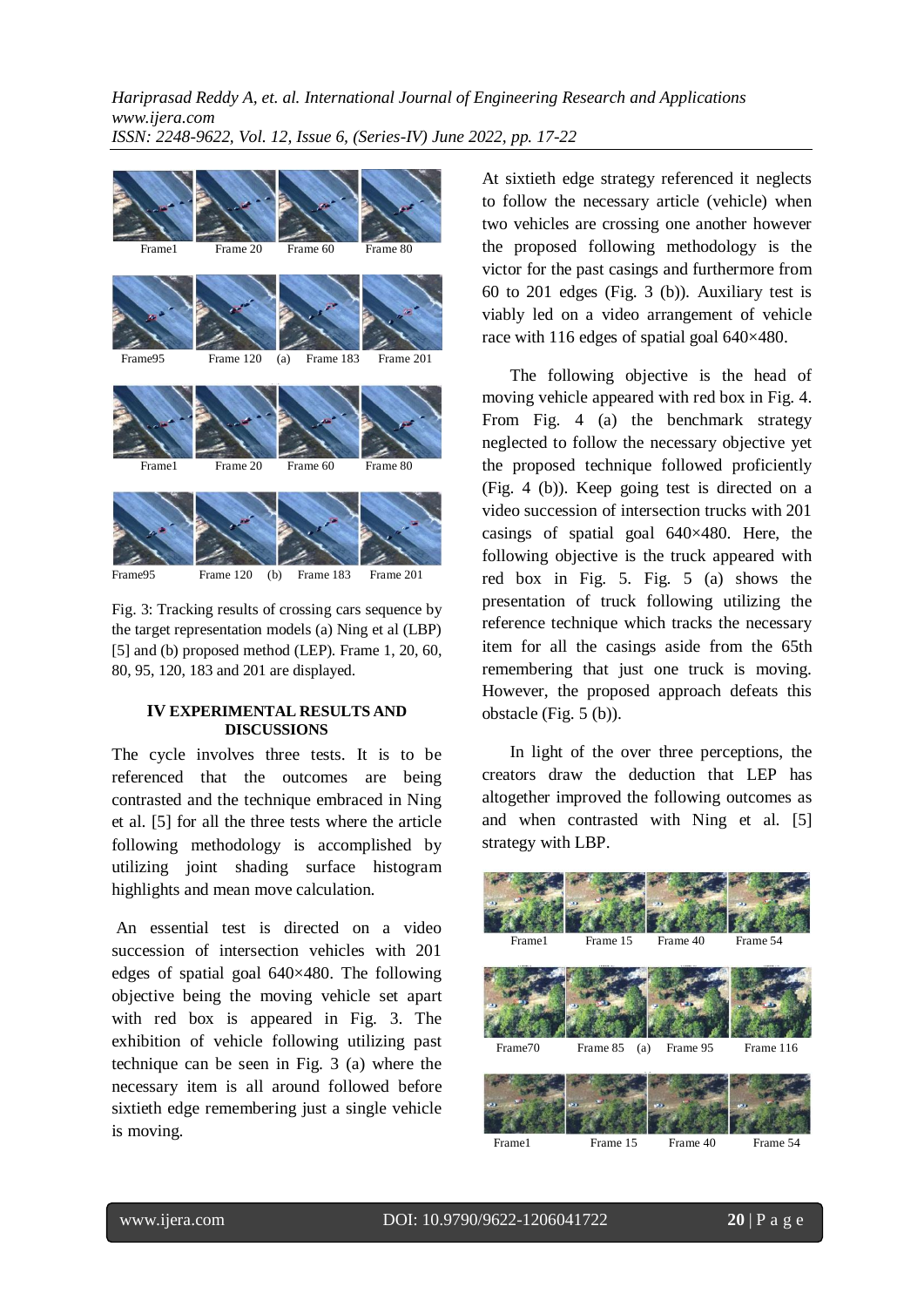*Hariprasad Reddy A, et. al. International Journal of Engineering Research and Applications www.ijera.com*

*ISSN: 2248-9622, Vol. 12, Issue 6, (Series-IV) June 2022, pp. 17-22*



Fig. 4: Tracking results of car race sequence by the target representation models (a) Ning et al (LBP) [5] and (b) proposed method (LEP). Frame 1, 15, 40, 54, 70, 85, 95 and 116 are displayed.



Frame 100 Frame 115 (b) Frame 155 Frame 201

Fig. 5: Tracking results of crossing trucks sequence by the target representation models (a) Ning et al (LBP) [5] and (b) proposed method (LEP). Frame 1, 20, 45, 65, 100, 115, 155 and 201 are displayed.

### **V. CONCLUSIONS:**

A tale strategy utilizing LEP administrator is proposed for object following application. LEP extricates the data from pictures utilizing nearby extrema, determined by the nearby distinction between the inside pixel and its eight neighbors. The viability of the proposed technique is tried by directing tests on three distinctive video groupings in this manner essentially improving the exhibition to follow the necessary article in the video arrangements.

#### **REFERENCES**

- [1]. Yilmaz A., Javed O. and Shah M., "Object Tracking: a Survey," *ACM Computing Survey*s, 38 (4)1-45 (2006).
- [2]. Comaniciu D., V. Ramesh and P. Meer, "Kernel-based object tracking," *IEEE Trans.*

*Patt. Anal. Mach. Intell.,* 25 (5) 564–575 (2003).

- [3]. Nummiaro K., E. Koller-Meier and L. V. Gool, "An adaptive color-based particle filter," *Imag. Vis. Comput.* 21 (1) 99–110 (2003).
- [4]. Zivkovic Z. and Krose B., "An EM-like Algorithm for Color-Histogram-Based Object Tracking," Proc. *IEEE Conf. Computer Vision and Pattern Recognition, Washington, DC, USA,*1798-803 (2004).
- [5]. Ning J., Zhang L., Zhang D. and Chengke W., "Robust Object Tracking Using Joint Color-Texture Histogram," *Int.J. Pattern Recognition and Artificial Intelligence,* 23 (7) 1245–1263(2009).
- [6]. T. Ojala, M. Pietikainen, D. Harwood, "A comparative sudy of texture measures withclassification based on feature distributions," *Pattern Recognition,* 29 (1) 51- 59 (1996).
- [7]. T. Ojala, M. Pietikainen, T. Maenpaa, "Multiresolution gray-scale and rotation invariant texture classification with local binary patterns," *IEEE Trans. Pattern Anal. Mach. Intell*., 24 (7) 971-987 (2002).
- [8]. M. Pietikainen, T. Ojala, T. Scruggs, K. W. Bowyer, C. Jin, K. Hoffman, J. Marques, M. Jacsik,W. Worek, "*Overview of the face recognition using feature distributions," Pattern Recognition,*33 (1) 43-52 (2000).
- [9]. [9] M. Li, R. C. Staunton, "Optimum Gabor filter design and local binary patterns for texture segmentation," *Pattern recognition*, 29 664-672 (2008).
- [10]. Z. Guo, L. Zhang and D. Zhang, "Rotation invariant texture classification using LBP variance with global matchning," *Pattern recognition*, 43 706-716 (2010).
- [11]. S. Liao, Max W. K. Law, and Albert C. S. Chung, "Dominant Local Binary Patterns for Texture Classification," *IEEE Tans. Image Proc.,* 18 (5) 1107–1118 (2009).
- [12]. Zhenhua Guo, Lei Zhang, and David Zhang, "A Completed Modeling of Local Binary PatternOperator for Texture Classification," *IEEE Tans. Image Proc.,* 19 (6) 1657–1663 (2010).
- [13]. T. Ahonen, A. Hadid, M. Pietikainen, "Face description with local binary patterns: Applicationsto face recognition," *IEEE Trans. Pattern Anal. Mach. Intell.,* 28 (12) 2037- 2041 (2006).
- [14]. G. Zhao, M. Pietikainen, "Dynamic texture recognition using local binary patterns with anapplication to facial expressions," *IEEE*